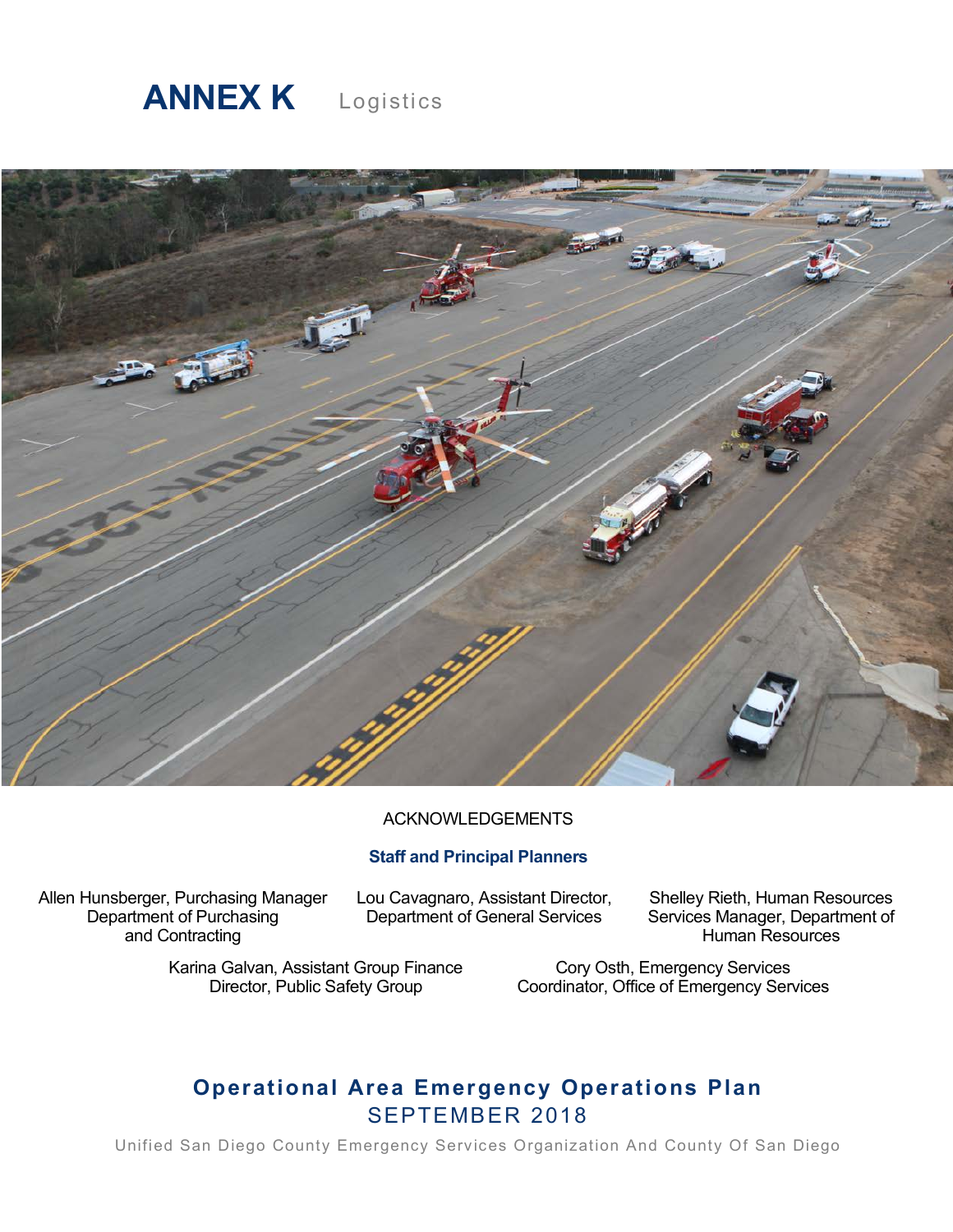#### **EXECUTIVE SUMMARY**

The Logistics Annex addresses personnel, supplies, and equipment and how they are procured and supported within the OA. Some assets may come from other counties/states, and the Logistics Annex outlines how these resources will be accounted for. All costs need to be tracked so that claims can be made to state and federal agencies during the recovery process. The Logistics Annex describes how the functions will be carried out within the OA EOC.

#### **TABLE OF CONTENTS**

| General                             |    |
|-------------------------------------|----|
| <b>Concept of Operations</b>        | 3  |
| <b>Organization and Assignment</b>  |    |
| of Responsibilities                 | 6  |
| Direction, Control, or Coordination | 12 |
| <b>Information Collection and</b>   |    |
| <b>Dissemination</b>                | 13 |
| Communications                      | 14 |
| <b>Administration and</b>           |    |
| Logistics                           | 14 |
| <b>Annex Development and</b>        |    |
| <b>Maintenance</b>                  | 16 |
| <b>Authorities and References</b>   | 16 |
| <b>Attachments</b>                  | 17 |
|                                     |    |

#### **GENERAL**

#### **INTRODUCTION**

The Logistics Annex to the Operational Area Emergency Operations Plan (OA EOP) introduces the basic concepts, policies and procedures for providing and/or coordinating the provision of services, personnel, equipment and supplies to support operations associated with natural disasters and technological perils and incidents within the San Diego County Operational Area (OA). It describes the governmental organizations responsible for providing such logistics (facilities, supply/procurement, personnel, transportation, equipment, and utilities) and the elements of the private sector that normally offer commodities and services. The Unified Disaster Council (UDC) of the Unified San Diego County Emergency Services Organization and the Unified San Diego County Emergency Services Agreement between and among the County of San Diego and the cities in the OA, provide for a countywide emergency services program and support the Standardized Emergency Management System (SEMS) and the National Incident Management System (NIMS).

This annex is intended to be a model for the county, cities, and special districts to use in their emergency plans, with the realization that a city or special district may not have the personnel to fill all of the positions that will be filled at the OA level.

#### **PURPOSE**

The purpose of this annex is to describe the process in which the logistics function will be executed to support the logistical needs of an emergency response within the OA.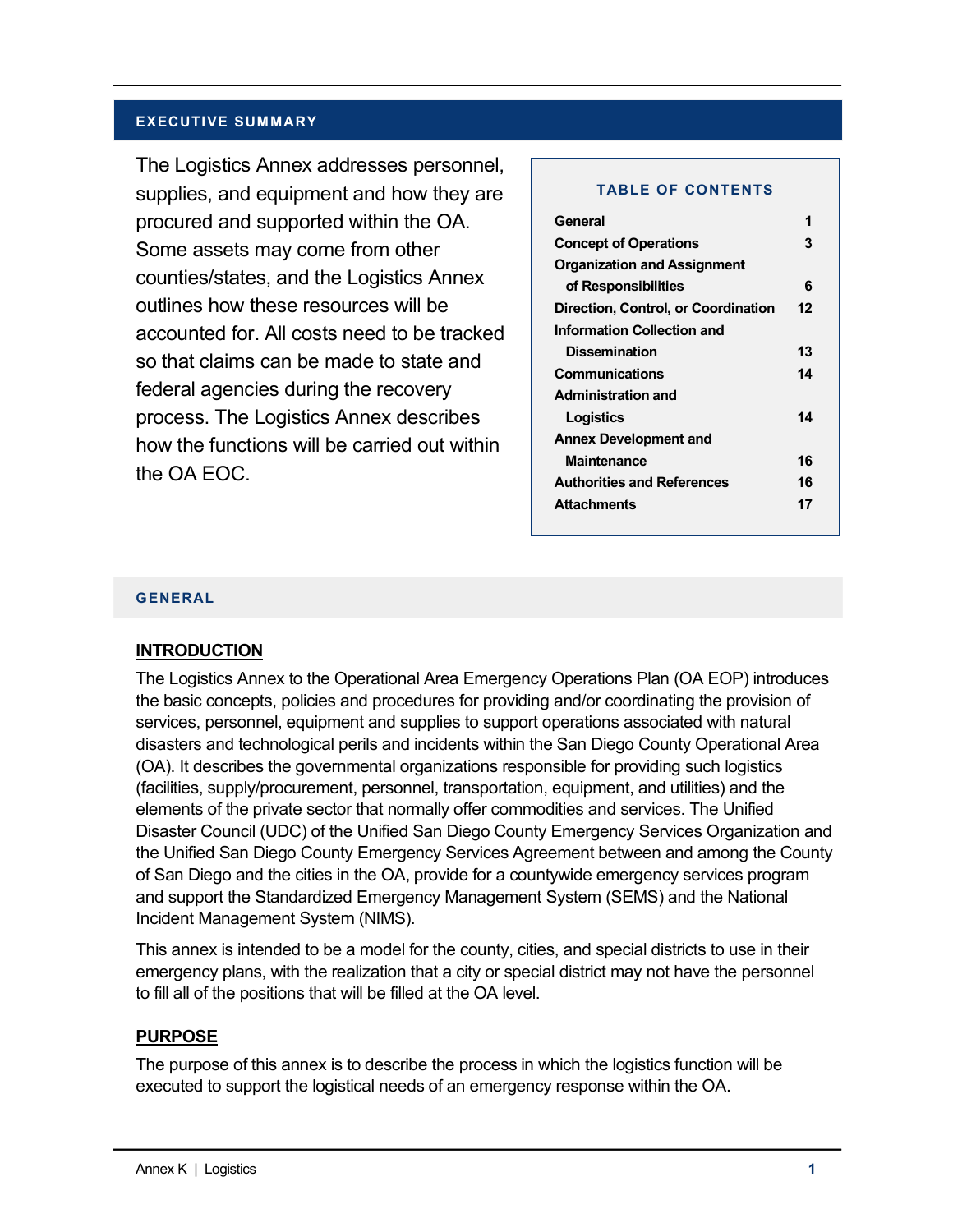# **SCOPE**

The Logistics Annex applies to an emergency response operation within the OA and is typically executed during an OA Emergency Operations Center (EOC) activation. This annex applies primarily to major or potentially life-threatening or property loss situations which can result in demands upon the Unified Organization that exceed the capabilities of local resources, and possibly the OA's resources.

Counties, cities and special districts are responsible for the receipt and local distribution of vital resources and the implementation of control procedures, to ensure that basic human needs are met. They also adhere to their own procurement, contracting, and reimbursement policies and procedures for potential federal and state reimbursements.

# **OBJECTIVES**

The overall objectives of logistics operations are:

IMPLEMENT EMERGENCY LOGISTICS FUNCTIONS THROUGH PRE-DESIGNATED ASSIGNMENTS FROM THE OA EOC DIRECTOR.

- Coordinate with the Planning Section to locate, procure, and allocate essential resources such as:
	- o personnel, services and materials to support incident and OA EOC operations



- o transportation, fuel and like-equipment resources
- o supplies for care and shelter facilities, Local Assistance Centers (LACs), points of distribution (PODs), multipurpose staging areas, and fixed or mobile clinical and medical facilities
- Oversee the distribution and inventory of food and essential supplies for emergency subsistence.
- Support the Operations Section with maintaining communications systems, potable water systems, electrical, sanitation, and other utility systems and services. If required, coordinate the emergency restoration of disrupted private services with public utilities.
- Establish control of resources in a manner compatible with the OA EOP, under the direction of or in coordination with the County Chief Administrative Officer (CAO) through the OA EOC staff.
- Coordinate fiscal questions and responsibilities with the Finance Unit.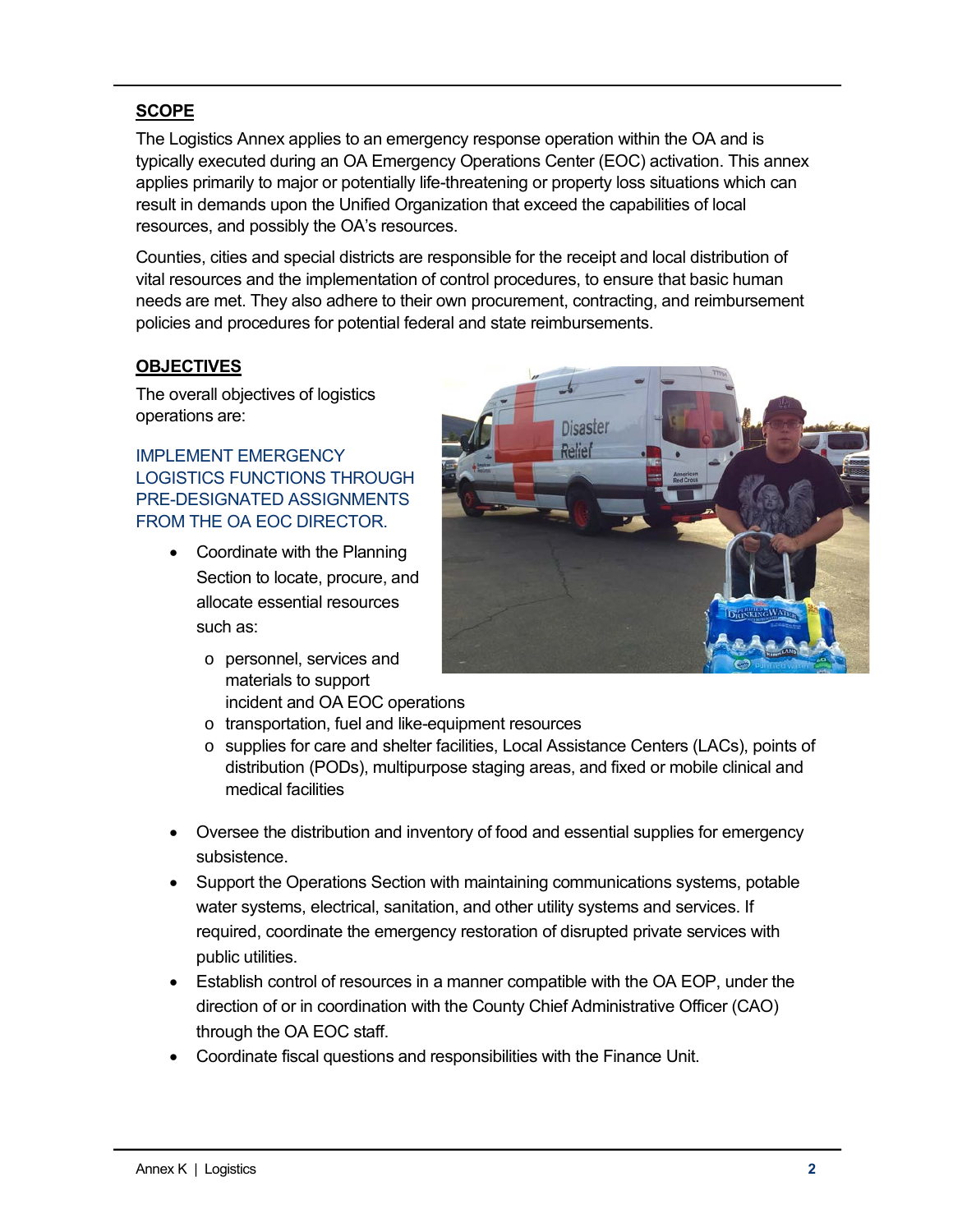#### WHOLE COMMUNITY APPROACH

The San Diego Operational Area is committed to achieving and fostering a whole community emergency management system that is fully inclusive of individuals with disabilities and others with access and functional needs. For further details on our whole community approach to emergency management, which includes the integration of inclusive emergency management practices, refer to the Basic Plan.

#### **CONCEPT OF OPERATIONS**

When an emergency occurs within the OA, the emergency response will be handled at the lowest level possible (locally), until the emergency can no longer be handled with local resources. If the emergency exceeds the capabilities of the local emergency response, the OA EOC will be activated along with the OA EOP, the necessary annexes, including the Logistics Annex, as well as other applicable plans in support of the emergency such as the Reunification Plan, Evacuation Annex, and other hazard-specific plans.

Once activated, the Logistics Annex will enable the Logistics Section of the OA EOC to support the emergency response and provide the logistical needs (personnel, facilities, equipment, supplies, etc.) to responders.

| 备                                                                  | 2. Regional Significant Events $\mathbb{X}$<br>Command Posts Status *<br>Task Tracker / Logistics Request X                                                                                                                                                           |                                                     |                                     |                                  |
|--------------------------------------------------------------------|-----------------------------------------------------------------------------------------------------------------------------------------------------------------------------------------------------------------------------------------------------------------------|-----------------------------------------------------|-------------------------------------|----------------------------------|
|                                                                    | Clear<br>Search                                                                                                                                                                                                                                                       |                                                     |                                     |                                  |
| <b>INCIDENT: Santa Ana Wind Event Week of 12-5-17</b><br>New Entry | <b>Task Tracker / Logistics Request - Originator</b>                                                                                                                                                                                                                  |                                                     |                                     |                                  |
| <b>Originator Date/Time/Task</b><br><b>Number</b>                  | <b>Description/Response</b>                                                                                                                                                                                                                                           | <b>Assigned To Date/Time</b>                        | <b>Time</b><br><b>Due/Completed</b> | <b>Status</b><br><b>Priority</b> |
| ERPO#:<br>Incident#:                                               | Desc: *** NOTE: Please send to EOC Finance Cost Unit."**<br>These are 2-1-1 San Diego's expenses for responding to the fire(s) associated with Santa Ana Wind Event Week of 12/5/17. This entry to be<br>updated periodically to keep accurate running total.<br>Loc: | <b>OAEOC</b> Logistics -<br><b>Procurement Unit</b> | 01/19/2018                          | Low - next 6 to 12<br>hours      |
|                                                                    | Zip:<br>Contact:                                                                                                                                                                                                                                                      | 12/09/2017 18:12:49                                 |                                     |                                  |
| 211 of San Diego                                                   | Details: 2-1-1 San Diego expenses for incident response updated 1/09/18 at 16:00:<br>Staff:<br>Technology/Facility:<br><b>Other Operating:</b><br><b>TOTAL:</b>                                                                                                       |                                                     | 09:00:00                            |                                  |
|                                                                    | <b>Logistics Response:</b>                                                                                                                                                                                                                                            |                                                     |                                     |                                  |
| 12/09/2017 18:12:49                                                | Finance Response: Approved per terms of the contract (#555785) -<br>at 18:31:28 on 12/09/2017                                                                                                                                                                         |                                                     |                                     |                                  |
| ERPO#:                                                             | Desc:<br>Loc:                                                                                                                                                                                                                                                         | POW PIO                                             | 01/05/2018<br>17:52:00              |                                  |
| Incident#:                                                         | Zip:<br>Contact:                                                                                                                                                                                                                                                      | 01/05/2018 16:52:12                                 |                                     |                                  |
| POW EOC<br><b>Director</b>                                         | Details:                                                                                                                                                                                                                                                              |                                                     |                                     | High - within the<br>next hour   |
| 01/05/2018 16:52:12                                                | <b>Logistics Response:</b><br><b>Finance Response:</b>                                                                                                                                                                                                                |                                                     |                                     |                                  |
|                                                                    |                                                                                                                                                                                                                                                                       |                                                     |                                     |                                  |
| ERPO#:<br>Incident#:                                               | Desc: Vista Library Local Assistance Center (LAC) Signage<br>Loc: 700 Eucalyptus Avenue<br>Zip:                                                                                                                                                                       | <b>OAEOC</b> . Logistics Section<br>Chief           | 12/11/2017                          | High - within the                |
|                                                                    | Contact:                                                                                                                                                                                                                                                              | 12/11/2017 14:15:09                                 | 15:15:00                            |                                  |
| OAEOC. Info/Intel<br>Chief                                         | Details: Six large A-Frame Signage Boards                                                                                                                                                                                                                             |                                                     |                                     | next hour                        |
| 12/11/2017 14:15:09                                                | <b>Logistics Response:</b><br><b>Finance Response:</b>                                                                                                                                                                                                                |                                                     |                                     |                                  |

# **COORDINATION**

The Logistics Section will begin monitoring and addressing resource requests submitted through WebEOC Task Tracker or by other methods of request (via telephone, etc.). If possible, all resource requests within the OA EOC should be submitted through Task Tracker. There may be instances when external resource requests are submitted and the receiving party in the Logistics Section should manually enter the request into Task Tracker.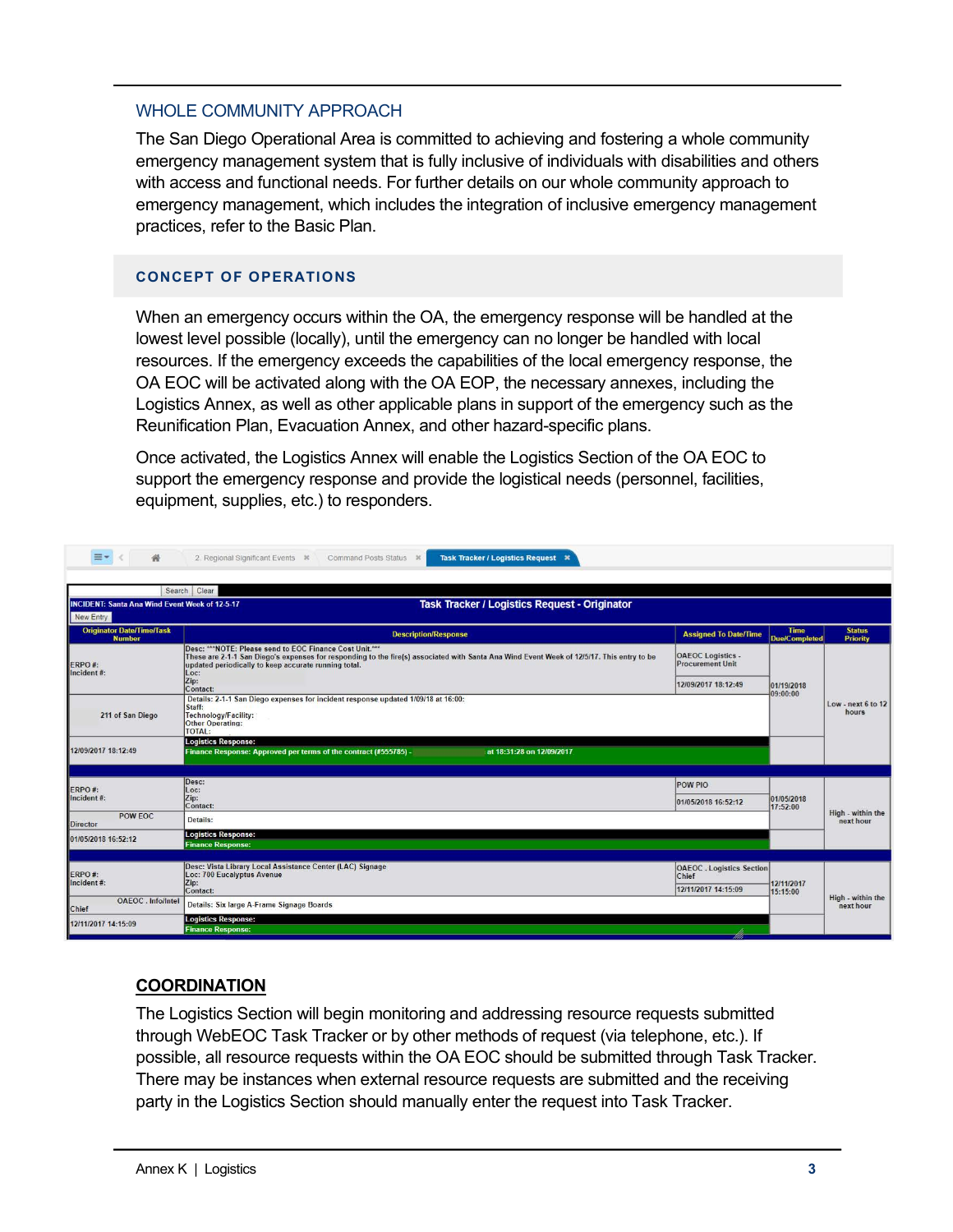The members of the Logistics Section will work to identify how to fulfill the request. Resources may be available internally (County owned, mutual aid, etc.) or may need to be ordered/requested from outside vendors via vendor lists and other emergency agreements.

The Logistics Section will continually monitor Task Tracker and address the resource requests that fall under their responsibility. The Logistics Section will work through appropriate contacts, vendors, etc. to locate the resources needed and allocate the resources to the appropriate locations.

# **RESOURCE ORDERING**

When locating resources to fulfill a request, the Logistics Section will follow this order:

- 1. Use internal resources
- 2. Borrow resources
- 3. Look for donated goods/services
- 4. Rent or lease the resource
- 5. Purchase resources in accordance with Purchasing guidelines

If a request is critical and immediate, the ordering sequence may be bypassed. The Logistics Section Chief will coordinate with Policy Group the appropriate action.

### **RESOURCE TRACKING**

After the Logistics Section locates and procures the resources necessary to fulfill the request, the Logistics Section will coordinate with the Resources Unit Leader in the Planning Section to ensure the resource was delivered to the appropriate location and has been checked in to the response.

### **DONATIONS AND VOLUNTEER MANAGEMENT**

# **DONATIONS**

Donations can be an important resource for survivors, especially when there are unmet needs following a disaster, due to a lack of insurance, being underinsured, or limited federal Individual Assistance programs. However, an overabundance of donations, especially if of a type not needed by survivors, can become a challenge and take up local government and NGO resources.

Depending on the size of the disaster, community need, and donations available, proactive monitoring, messaging, and management may be needed**.** 

In most circumstance, unless there is a specific identified need for a specific commodity, financial donations are better for the impacted community. They require no storage, transportation, or staff to sort, clean, package or distribute. Additionally, financial donations can be used to acquire the exact resources needed at the time they are needed, as well as help the local economy recover.

Messaging about responsible donating and coordinating with local Voluntary Organizations Active in Disasters is critical to a successful donations management effort.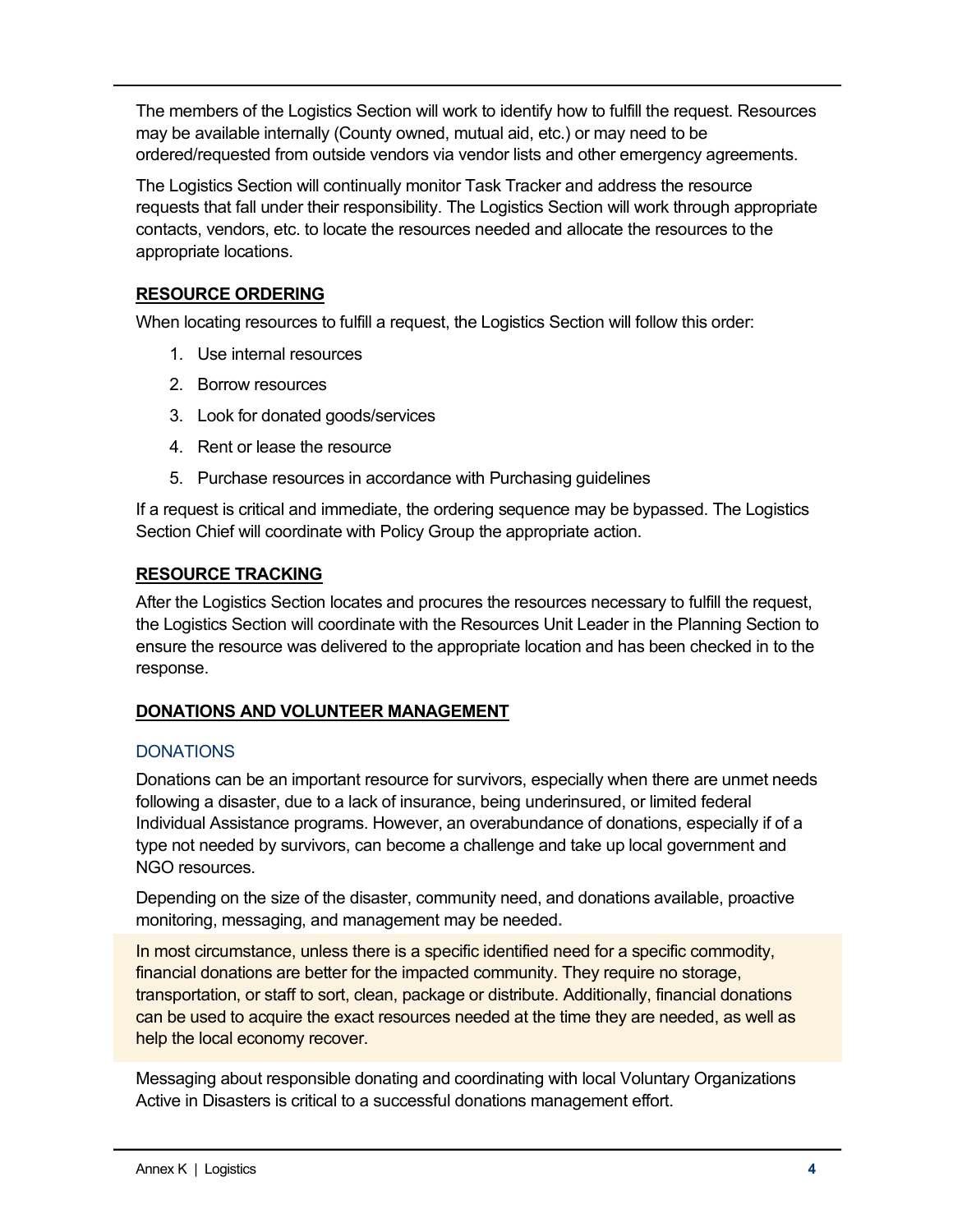### **Financial Donations**

Financial donations are almost always more effective in supporting disaster survivors than commodities. Members of the community looking to donate should be encouraged to consider a financial gift to a trusted local organization with missions and services that meet the donor's interests and intent. San Diego Voluntary Organizations Active in Disasters is made up of numerous local organizations with various disaster missions that donors may consider. In larger disasters, grant-making organizations such as the San Diego Foundation have also assisted by setting up disaster funds to receive donations, which may then be used to support the disaster survivors' recovery. The County will most likely not be able to accept monetary donations directly and will encourage donors to supply donations to organizations directly responding to the emergency. Refer to the Financial Donations Management Concept of Operations for additional planning and response considerations.

### **In-Kind/Commodities (clothing, furniture, household items, bulk goods)**

Commodity and In-Kind donations, especially when unsolicited, unpackaged, and unplanned for can become a challenge during the response and recovery phases. Managing donated goods can take up space, personnel, and time, and in many circumstances, donated goods may not meet the needs of survivors.

**Efforts should be made to mitigate against unsolicited commodity donations through early and consistent public information messaging. Financial donations are almost always more appropriate to best match survivors with the resources they specify need.**

If there is an identified need for commodity donations, it is important to be clear on the exact commodities needed, quantity needed, who will be accepting them, where they may be delivered, who will be transporting them (donor if possible), how they are packaged, and any special handling needs, i.e. refrigeration, lift gates, fork lifts, etc.

Some members of San Diego Voluntary Organizations Active in Disasters may accept commodity donations. If commodity donations are being offered or are becoming an issue in the field (at temporary evacuation points, shelters, points of distribution, etc.), these member organizations should be coordinated with for possible donation drop off sites or if pick up is needed at specific locations.

For large scale commodity donations management issues, a multi-agency warehouse may need to be established to assist in housing the donated commodities while local NGOs work to distribute the donated resources amongst the community.

If establishing a multi-agency warehouse, the Logistics Section should work with involved stakeholders to identify the exact needs of the warehouse, i.e. size, location, security, etc. Refer to the Commodities Donations Management Concept of Operations for additional planning and response considerations.

# VOLUNTEERS

The County of San Diego Office of Emergency Services (OES) has an agreement with 2-1-1 to serve as the primary agency responsible for the jurisdiction-wide mobilization and deployment of volunteers and service programs. The Logistics Section ensures that 2-1-1 utilizes the County of San Diego Spontaneous Volunteer Management Plan. Volunteers are required to be sworn-in as a Disaster Service Worker (DSW). Volunteers' time should be tracked for reporting purposes.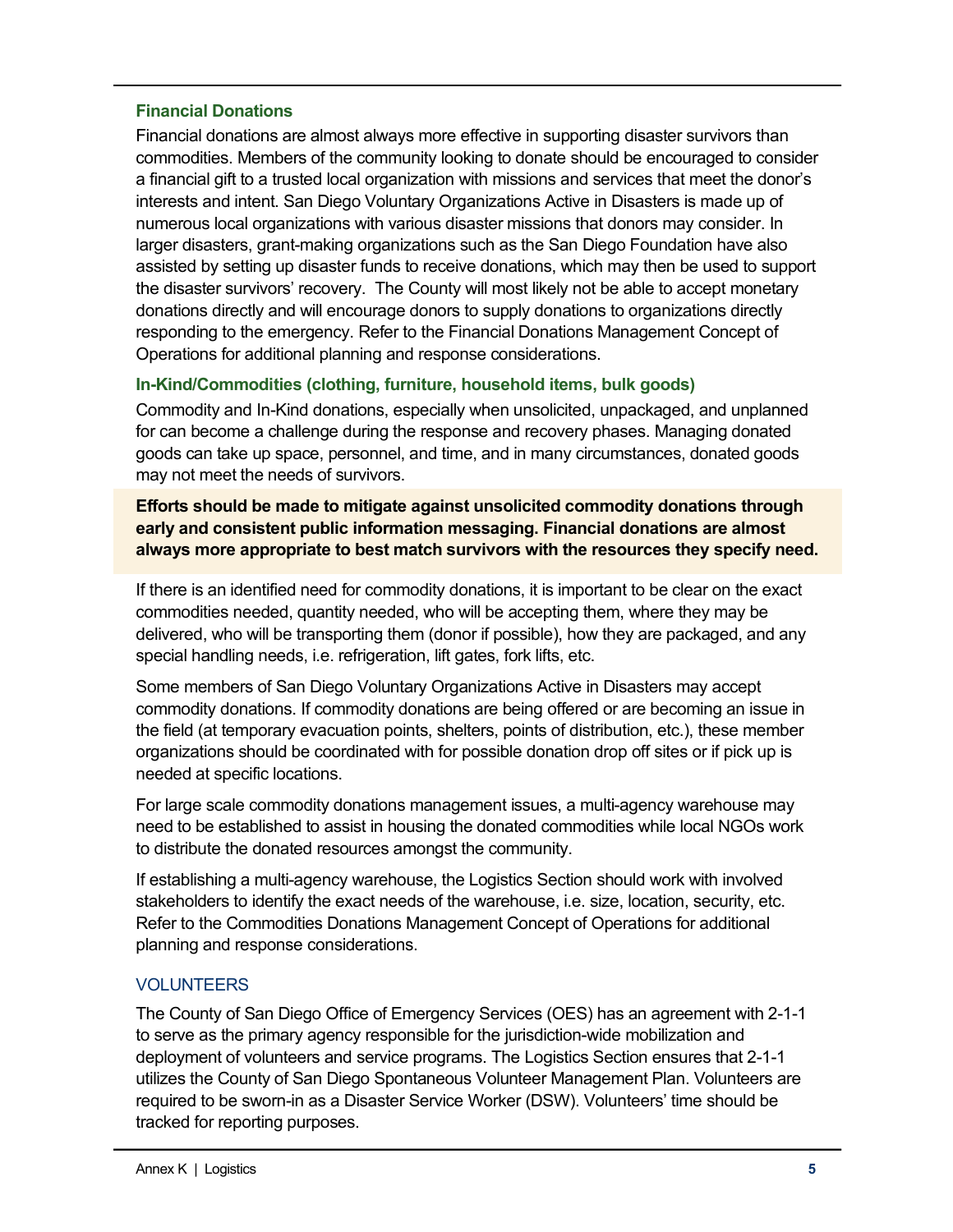#### **ORGANIZATION AND ASSIGNMENT OF RESPONSIBILITIES**

### **ORGANIZATION**

The Logistics Section of the OA EOC is organized according to the organizational charts below. The Logistics Section reports to the EOC Director and is one of the five sections which make up the OA EOC. The roles and responsibilities of all personnel assigned with duties in executing this annex are summarized in the following sections. The Finance Section is an integral part of logistics operations.



# **OPERATIONAL AREA – SAN DIEGO COUNTY**

The County of San Diego CAO coordinates the Emergency Services Organization and the County emergency management program. In a disaster located entirely within the County unincorporated area, the CAO serves as the Director of Emergency Services and directs emergency services and operations. In a disaster involving one or more jurisdictions, or special districts, the CAO serves as the Coordinator of Emergency Services. The OA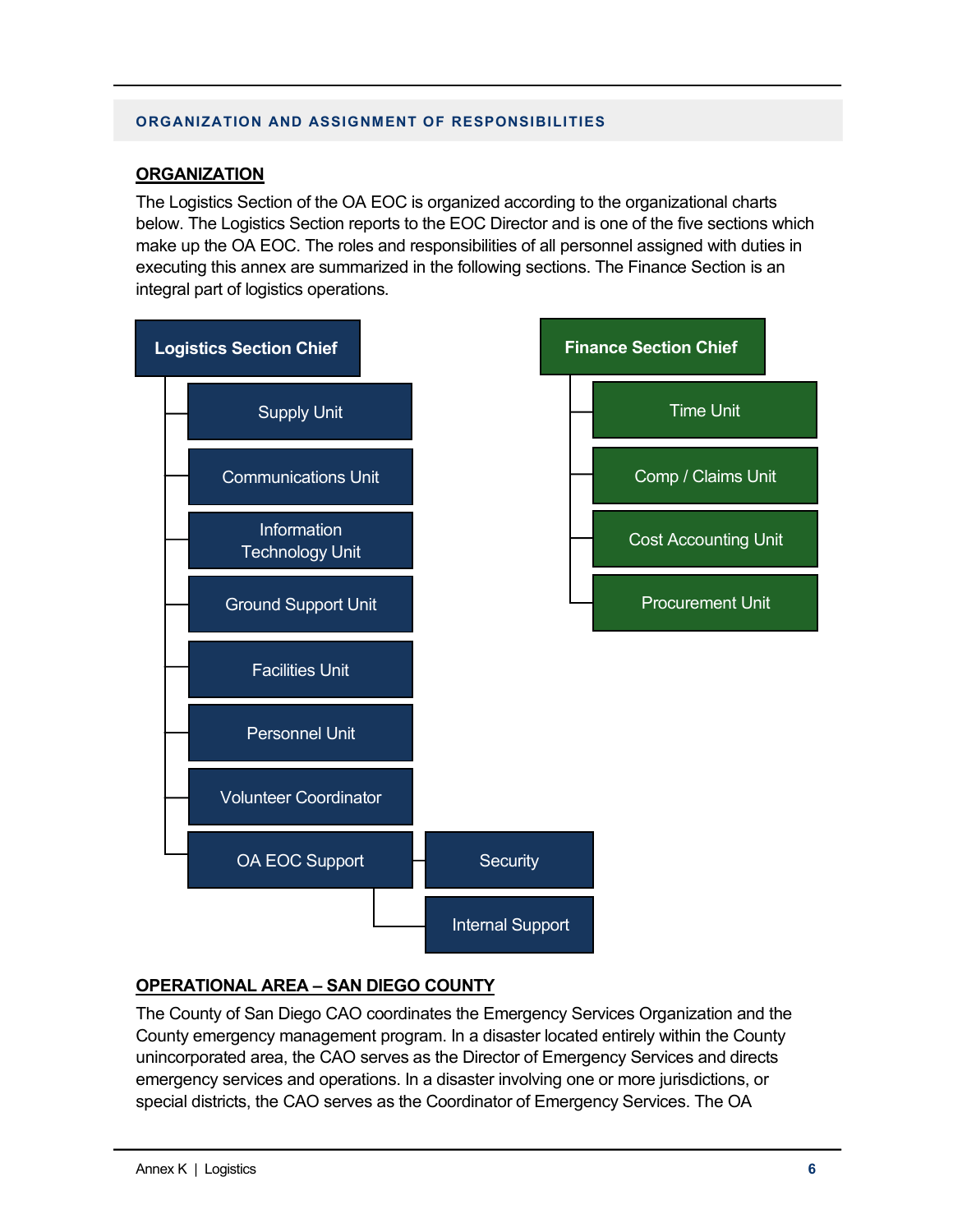Logistics Coordinator in the OA EOC serves at the direction of the CAO via the OA EOC Director.

**The OA Logistics Coordinator has the overall responsibility for coordinating countywide Logistics operations** during a disaster, provides relevant information and submits all requests for support to other jurisdictions in the OA, or to the Regional Logistics Coordinator at the Governor's Office of Emergency Services (Cal OES) Regional EOC (REOC) at Los Alamitos.

# **ASSIGNMENT OF RESPONSIBILITIES**

# LOGISTICS SECTION

The Logistics Section coordinates the procurement and provision of emergency resources for the OA. It is one of five functional sections that is operational when the OA EOC is fully activated. It is staffed by a Section Chief and pre-designated emergency personnel, and may be augmented by representatives from private industry, military and charitable organizations. The Logistics Section also provides additional advisors to the CAO, who provide expert advice on resource allocation, distribution, priorities, expenditures and related logistical matters.

# FINANCE SECTION

The Finance Section provides fiscal support to the OA EOC and coordinates with county departments to ensure costs are tracked and that proper documentation is maintained for reimbursement requests. Refer to Annex A, page 12 for additional information on this section.

# LOGISTICS SECTION CHIEF

The Logistics Section Chief directs the Logistics Section and is responsible for providing facilities, services and material in support of an emergency or disaster. This Section Chief activates and supervises the units of the Logistics Section during OA EOC operations. He/she has the overall responsibility for coordinating OA Logistics operations and provides information and submits requests for support to the Mutual Aid Region Logistics Coordinator and to the State.

# SUPPLY UNIT

The Supply Unit Leader is responsible for supporting emergency operations by fulfilling requirements for goods and services, including administering procurements, contracts, and funding allocations including cost sharing agreements between functional organizations (special districts, cities and/or county departments). The Department of Purchasing and Contracting provides the Supply/Procurement Unit Leader and staff.

In coordination with the Finance Unit, the Supply Unit's responsibilities include:

- Requirement control and recording
- Procurement documentation and tracking
- Inter-governmental purchasing control
- Emergency purchasing procedures
- Emergency purchasing administration for unified and mutual aid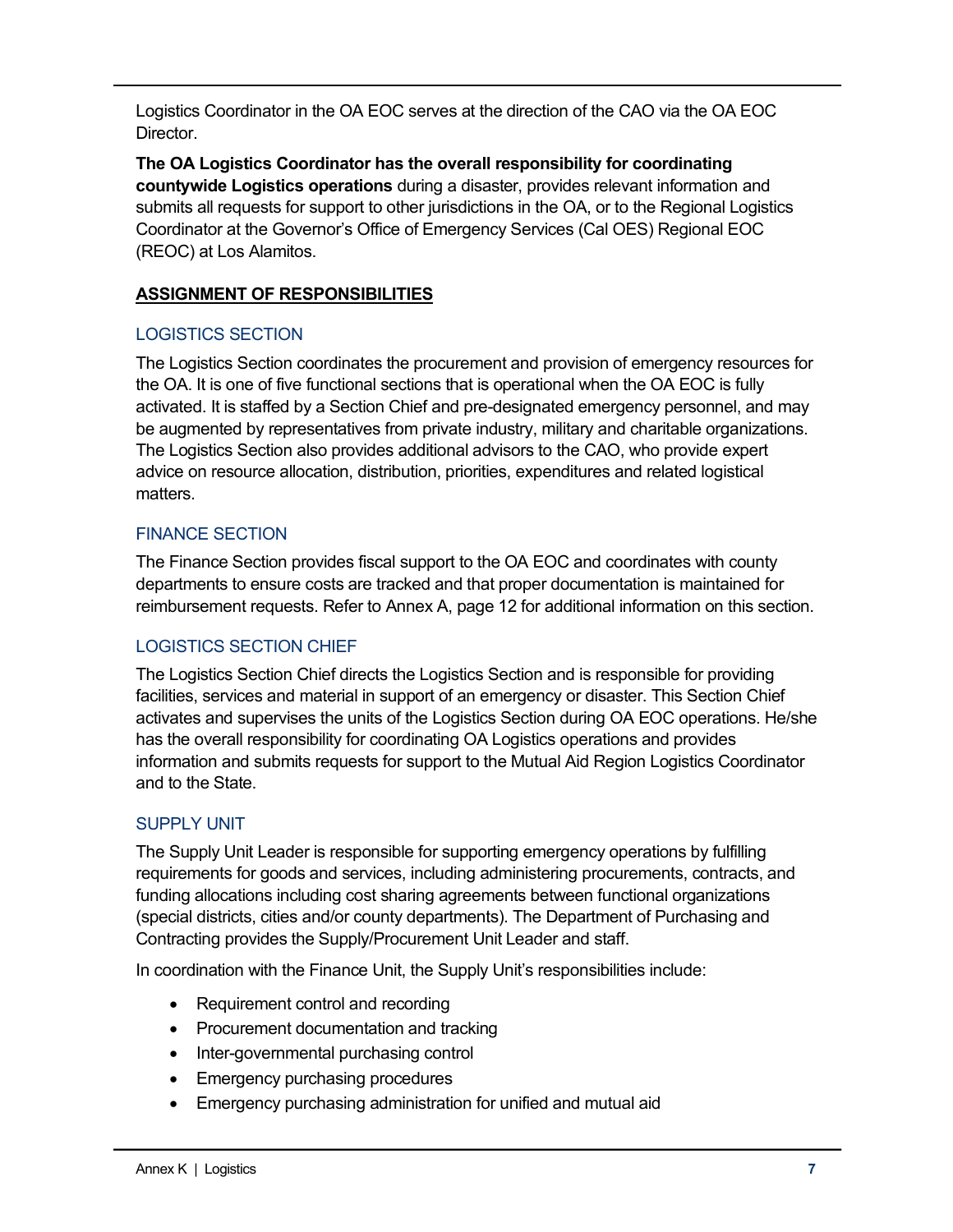- Contract, credit card and purchase order control
- Cost/price data processing
- Claims and negotiations
- Cost estimating
- Maintain a list of contracts for emergency use, including functional needs support services (FNSS) suppliers and resource providers.
- Maintain a current resource directory and inventory for necessary supplies, equipment and services based on Federal Emergency Management Agency (FEMA)/NIMS Integration Center Resource Types. Directory should contain FNSS resources and capabilities. (see Attachment 2 – San Diego Urban Area Resource Inventory).
- Coordinate the location and support of staging areas, support facilities, and additional resources as necessary with the Facilities and Personnel Units.
- Coordinate the locations of collection points and sorting areas for donations as required.
- Utilize emergency information management software for the OA's formal resource tracking system.
- Ordering equipment, supplies and services (which include food and water as required); receiving and storing provisions, supplies and equipment to support field and OA EOC operations; and managing its inventories.

# COMMUNICATIONS UNIT



The Communications Unit Leader, under the direction of the Logistics Section Chief, is responsible for developing plans for the effective use of communications equipment and facilities; installing and testing of communications equipment; coordinating with the Incident Communications Center; the distribution of communications to incident personnel; and the maintenance and repair of communications equipment.

The Sheriff's Wireless Services Division provides the Communications Unit Leader to the OA EOC. The Communications Unit Leader is responsible for providing and maintaining radio and wireless data communications in support of ongoing operations. During emergencies, the Communications Unit Leader is responsible for restoring failed communications links, and for providing additional communications services as required to facilitate recovery efforts. Radio communications are part of the Sheriff's Wireless Services Division and they will handle all repairs to wireless systems within the OA EOC (for additional information see **Annex I – Communications and Warning Systems**).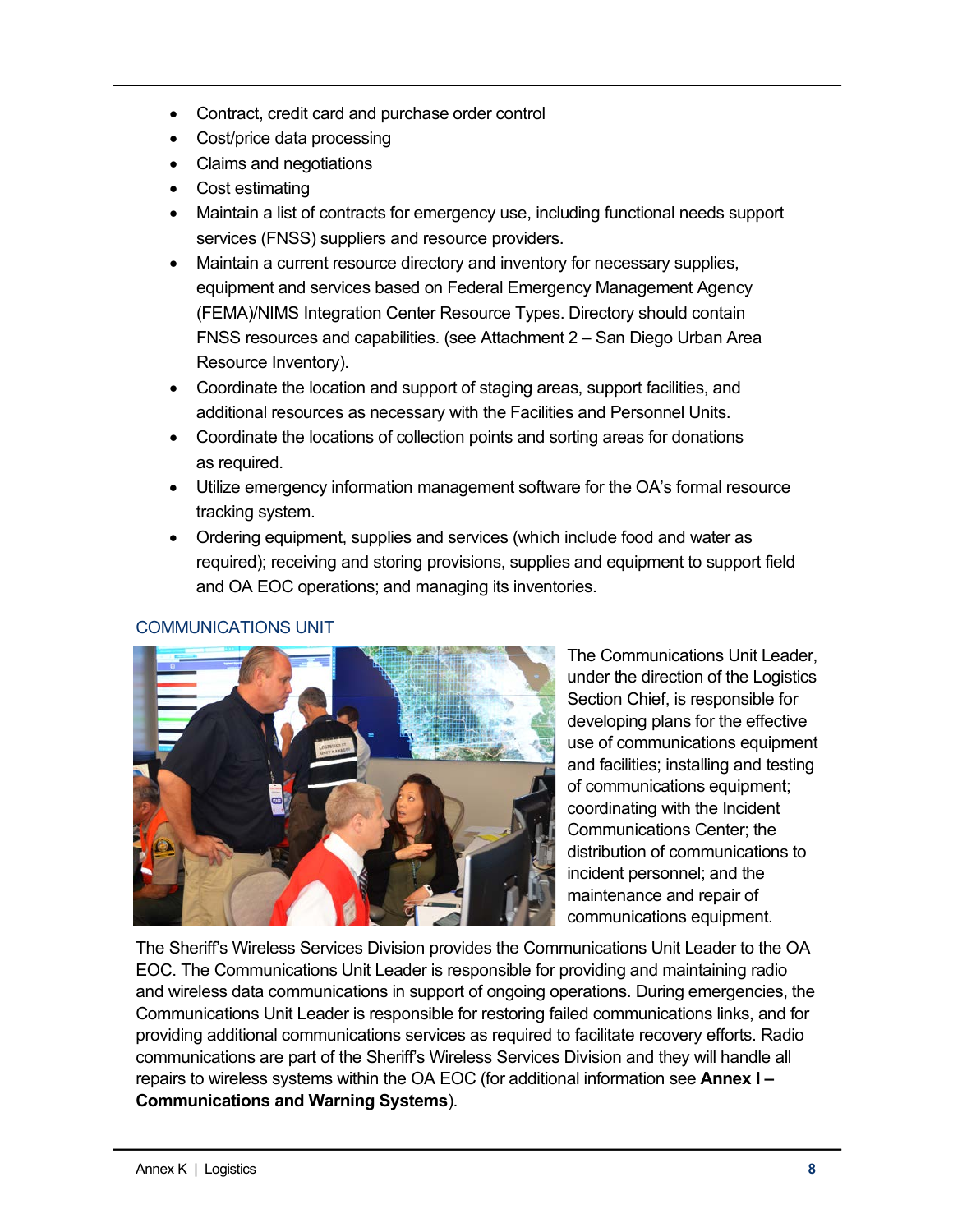Included among the Communications Unit's responsibilities are to:

- Ensure radio resources and services are provided to OA EOC staff as required.
- Ensure that a communications link is established within the OA EOC.
- Provide management and coordination of County-controlled radio frequency resources assigned to field incidents and their Incident Communications Centers.

### INFORMATION TECHNOLOGY (IT) UNIT

The County Technology Office provides the IT Unit Leader. The IT Unit Leader is also responsible for acting as liaison between the OA EOC and the County Technology Office for the request and acquisition of telecommunication and computer services required to support emergency assistance centers as dictated by the OA EOC Policy Group.

Included among the IT Unit's responsibilities are to:

- Ensure telephone and computer resources and services are provided to OA EOC staff as required.
- Determine the specific computer requirements for all OA EOC positions.
- Ensure network access for all OA EOC staff, including access to emergency information management software.
- Ensure requests for telecommunications and computer services are expedited to the appropriate parties for execution as required.
- Ensure IT equipment in EOC has assistive technology available for staff who require it.

# GROUND SUPPORT UNIT

The Transportation Unit Leader is provided by the Department of General Services, and is responsible for the transportation of personnel, equipment, supplies and subsistence stocks and the transportation of fuels, energy systems and equipment for emergency operations. The Transportation Unit Leader is also responsible for transportation routing and



scheduling, and the work assignments for transportation support during OA EOC operations. This unit is also responsible for the direct servicing, repair, and fueling of all transportation apparatus and equipment, as well as, providing special transportation and support vehicle services, and maintaining records of transportation equipment use and service.

Included among the Transportation Unit's responsibilities are:

• Process transportation requests, to include all modes of transportation including ground, rail, air, and sea.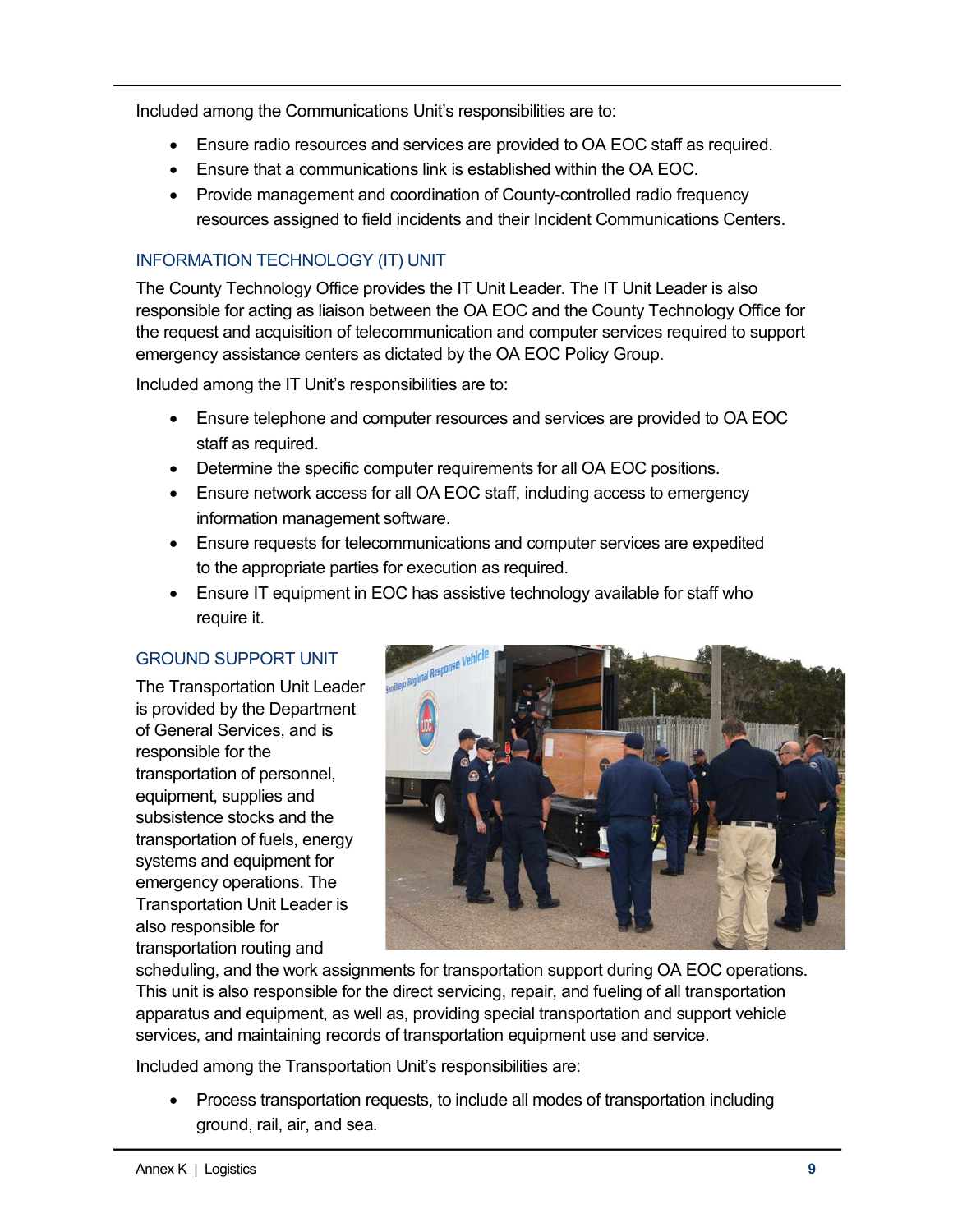- Determine the number and appropriate types of buses and other transportation resources available to support an evacuation to meet the all needs of community members including para transit buses and ambulances. (see **Annex Q – Evacuation** for additional information on transportation modalities).
- Contact County Office of Education and School Districts to determine availability of buses and drivers.
- Coordinate maintenance and repair of primary tactical equipment vehicles and mobile support equipment.
- Manage the operation of a transportation pool which can be used for transporting personnel from one location to another. Ensure needs are met for personnel with access and functional needs.
- Coordinate with fuel suppliers to establish distribution priorities.
- Coordinate with the Law Enforcement and Construction and Engineering Branches to develop a Transportation Plan that identifies routes of ingress and egress, thus facilitating the movement of response personnel, the affected population and shipment of resources and material.
- Coordinate with the Law Enforcement and Construction and Engineering Branches to identify alternate routes when primary routes are impassable.
- Utilize emergency information management software for the OA's formal resource tracking system.

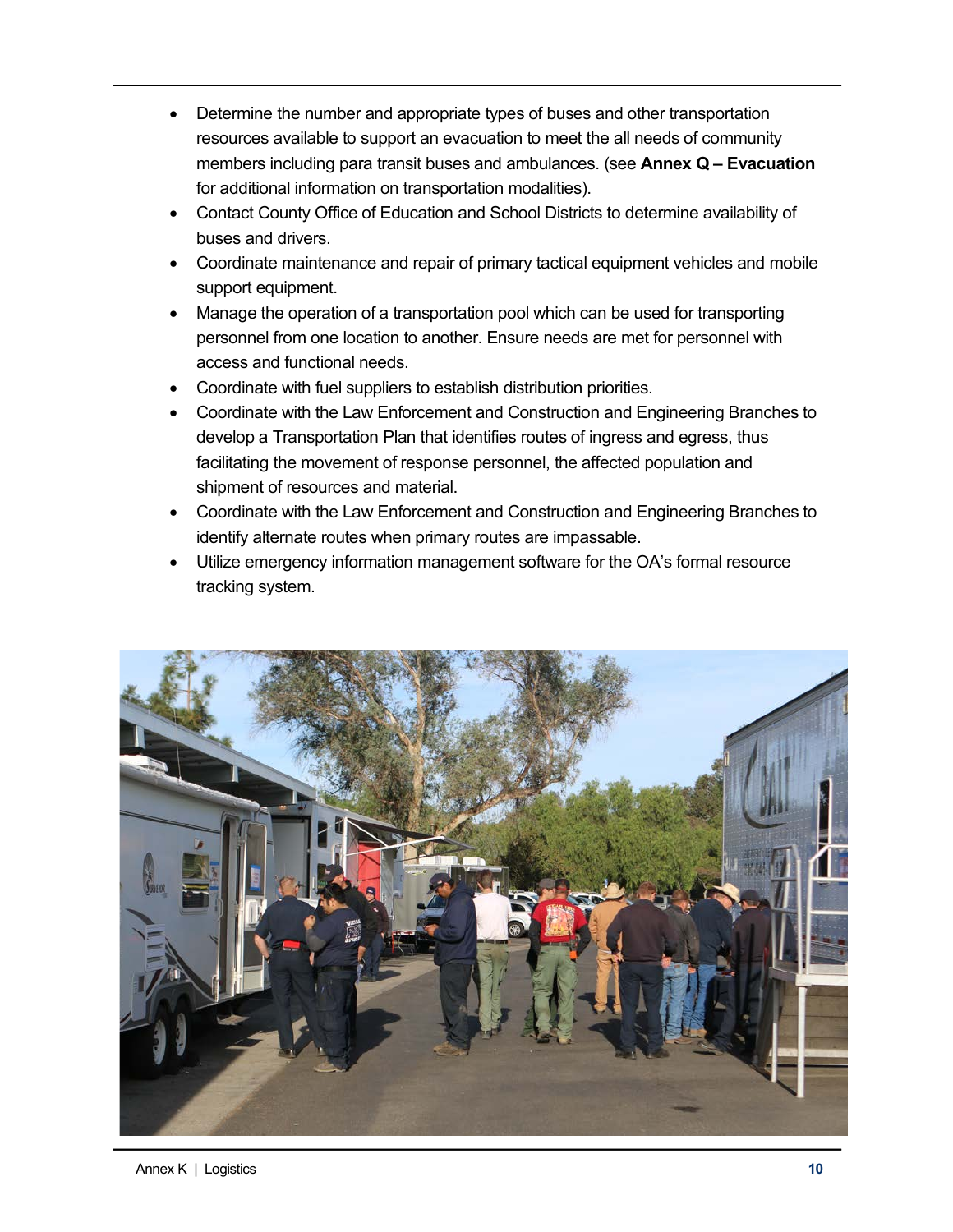# FACILITIES UNIT

The Facilities Unit Leader is responsible for the activation and maintenance of facilities that are utilized during emergency operations. The Facilities Unit Leader is provided by the Department of General Services. He/she ensures that proper sheltering, housing and personal sanitation facilities are maintained for emergency operations facilities, including the OA EOC. The Facilities Unit is responsible for safeguards at those facilities operated by the County, cities, and/or special districts in response to the emergency, to protect personnel and property from injury, damage or loss.

The Facilities Unit is also responsible for identifying facilities that meet Americans with Disabilities Act (ADA) requirements available to be used in the emergency response as staging areas, warehouses, distribution centers, collection points, alternate worksites for government employees, etc.



### PERSONNEL UNIT

The Personnel Unit Leader, is provided by the Department of Human Resources, and is responsible for registering labor forces, insuring them under the appropriate workers compensation agreements, and keeping employment records. OES should register all nongovernmental volunteers as DSWs. The Department of Human Resources tracks DSWs in the County's Human Resources Management System.

Included among the Personnel Unit's responsibilities are

- Provide personnel resources as requested in support of OA EOC and field operations.
- Develop and maintain the OA EOC Organizational Chart, which includes creating a current phone list and inserting the name of the County employee working in each position at the time of OA EOC activation, using templates for the phone lists preloaded into the WebEOC system.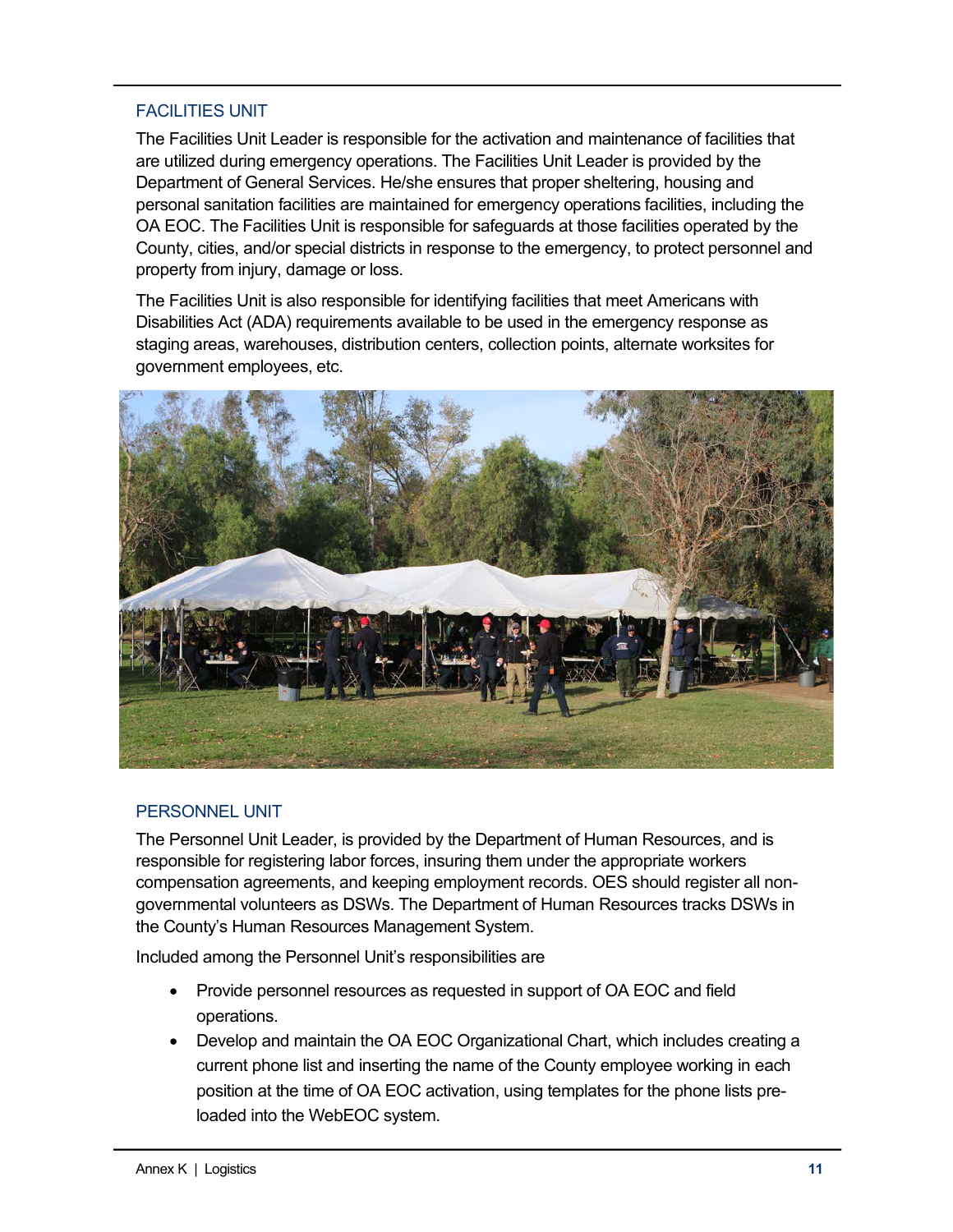- Identify back-up and relief personnel for Branch Coordinator, Unit Leader and Support Staff positions from the Human Resources Management System, as requested by the OA EOC Director or Section Chiefs.
- Coordinate with the Security Officer to assist in the verification of reporting personnel.
- Contact private personnel providers if temporary workers or individuals with specialized skills (translators, interpreters, PAS, etc.) need to be obtained.
- Request state assistance. In the event of staffing shortfalls and upon request by the OA EOC Director, request State assistance via the Emergency Managers Mutual Aid System (EMMA) or the Emergency Management Assistance Compact (EMAC).
- Coordinate spontaneous volunteers in coordination with the Volunteer Unit Leader in the OA EOC Operations Section.
- Coordinate the requests for and assignments of DSWs and other trained volunteers.

# VOLUNTEER COORDINATOR

- Manage and assign volunteers to areas in need based on qualifications or skillsets.
- Manage and track spontaneous volunteers.
- Keep records for timekeeping, injury claims, etc.

# OA EOC SUPPORT STAFF (RUNNERS)

OA EOC Support Staff are responsible for providing general support to OA EOC staff.

Support Staff duties include:

- Coordinate security needs for the EOC or other contracted facilities.
- Ensure adequate supplies are available in the OA EOC.
- Support the Planning Section and Information and Intelligence Section to ensure message boards/displays updated as necessary, and all OA EOC staff are aware of the updates.
- Assist the JIC in disseminating press releases to all OA EOC staff.
- Monitor communications locations without assigned personnel (i.e., fax machines).
- Ensure that incoming phone lines are staffed and calls are answered and messages are recorded.
- Provide assistance in the coordination of meals for OA EOC staff.
- Facilitate requests for OA EOC equipment and supplies where possible, such as position guides, emergency plans, telephone directories, message forms and activity logs.
- Assist the Documentation Unit in collecting, organizing and filing OA EOC documentation.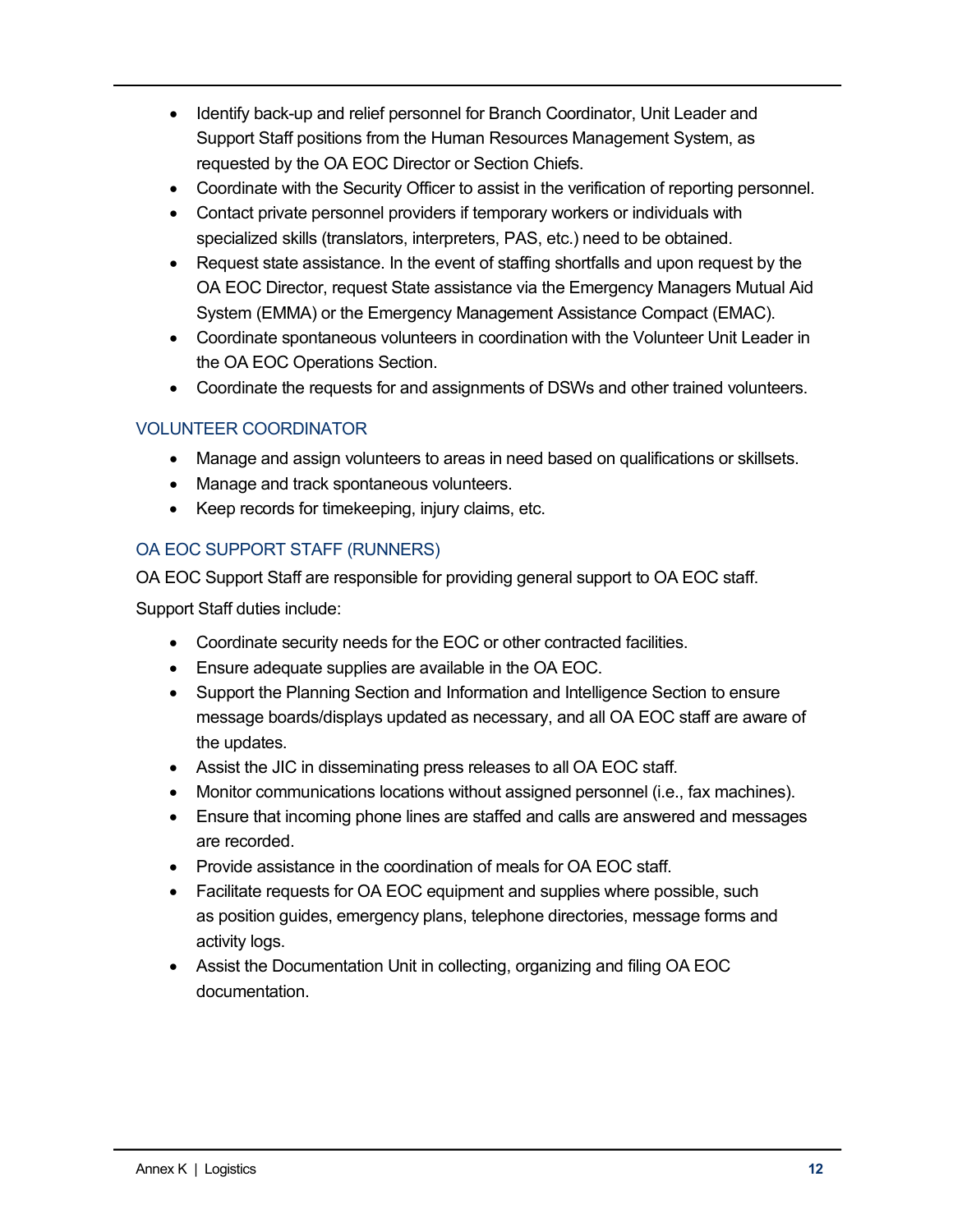#### **DIRECTION, CONTROL, OR COORDINATION**

### **ACTIVATION AND TERMINATION**

Activation and termination of this annex occurs at the direction of the Director/Coordinator of Emergency Services for the Unified San Diego County Emergency Services Organization.

Activation of this annex at the OA level normally occurs based on notification by OES that the scope of an emergency will exceed the area's resources; a disaster which by its nature or severity automatically initiates activation of the annex; and/or an announcement that a disaster has occurred and that all personnel are to report to their disaster assignments.

### **INTERNAL COORDINATION**

The Logistics Section will coordinate with the Finance Unit to ensure the funding is available to sustain the operation and to continue ordering/procuring the resources necessary.

### **EXTERNAL COORDINATION**

The Logistics Section will coordinate with the following agencies/organizations to support the incident response.

### PRIVATE SECTOR

### **Transportation Industries**

Transportation industries function under their own management and operate their systems and facilities to provide the maximum possible service (within their capabilities) to fill essential needs as specified by federal, state, and local government authorities. This includes responsibility for continuity of management, protection of personnel and facilities, conservation of supplies, restoration of damaged lines and terminals, rerouting, expansion or improvement of operations, providing mobility needs accessible transportation, and the securing of necessary personnel, materials, and services.

### **Utility Companies**

The utility companies, in mutual support of each other and the state and local governments, have provided a representative working in Cal OES to manage its Utilities Division. The Division has developed the State of California Utilities Emergency Plan, which provides for electric, gas, and water coordinators at the Mutual Aid Region and State levels. The Coordinators, who are representatives of the various utility organizations, provide a channel for mutual aid and other support as required. The Utilities Emergency Plan will be utilized during major emergencies. Additionally, the local utilities have assigned positions, telephones and radio communications links within the OA EOC.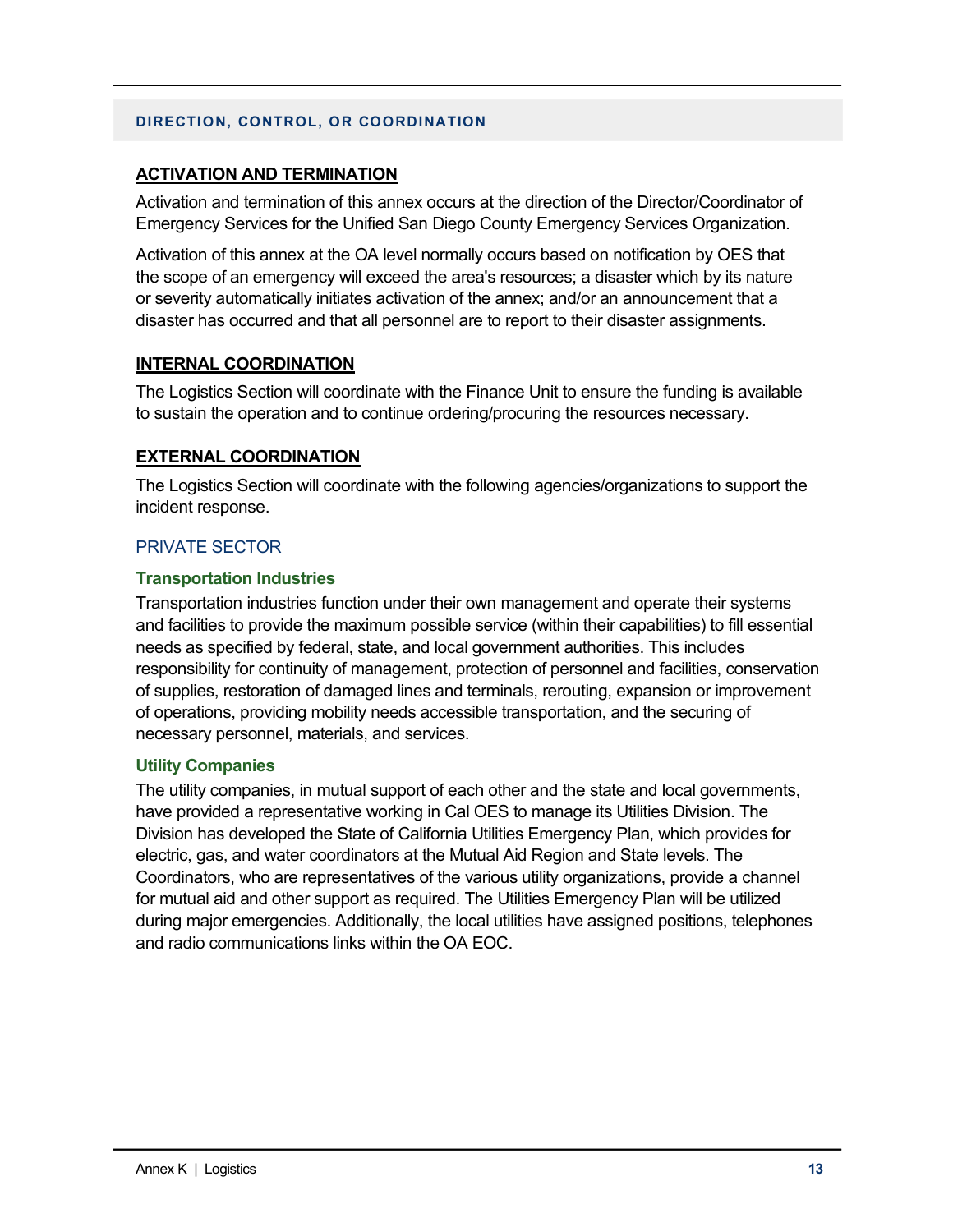### **Heavy Construction Industries**

Heavy construction industries function under their own management and operate their systems and facilities to provide the maximum possible service (within their capabilities) to fill essential needs as specified by federal, state, and local government authorities. This includes responsibility to furnish materials, operate equipment, and supply skilled personnel as long as necessary, through the direction of civil and military authorities in charge of disaster relief.



#### **INFORMATION COLLECTION AND DISSEMINATION**

When locating a resource, it is important that the Logistics Section receive as much information as possible. In order to appropriately and adequately fulfill a request, the Logistics Section will be provided or collect the following information:

- A detailed description of the resource needed
- Approximately how long the resource will be needed (duration of use)
- Does the resource require an operator?
- When is the resource needed?
- Where does the resource need to be delivered?
- Will there be additional maintenance needed for the resource?
- Does the resource require a special permit to operate?

The Logistics Section will share information regarding fulfilled resource request with the Planning Section to ensure the resources are being included into action plans for each operational period.

#### **COMMUNICATIONS**

### **RESOURCE ORDERING**

The Logistics Section should receive all requests through the established resource request process in WebEOC. The Logistics Section will utilize the most appropriate communication method to contact potential resource providers. Once fulfilled, the Logistics Section will update the resources board in WebEOC to notify the requestor that the order has been fulfilled, with an estimated time of arrival of when the resource can be expected.

### **INTERNAL COMMUNICATIONS**

All communications should be a two-way flow from the positions within the Logistics Section to the Logistics Section Chief, and vice versa. When communicating, all personnel should use plain language to avoid any confusion (no acronyms or abbreviations). The Logistics Section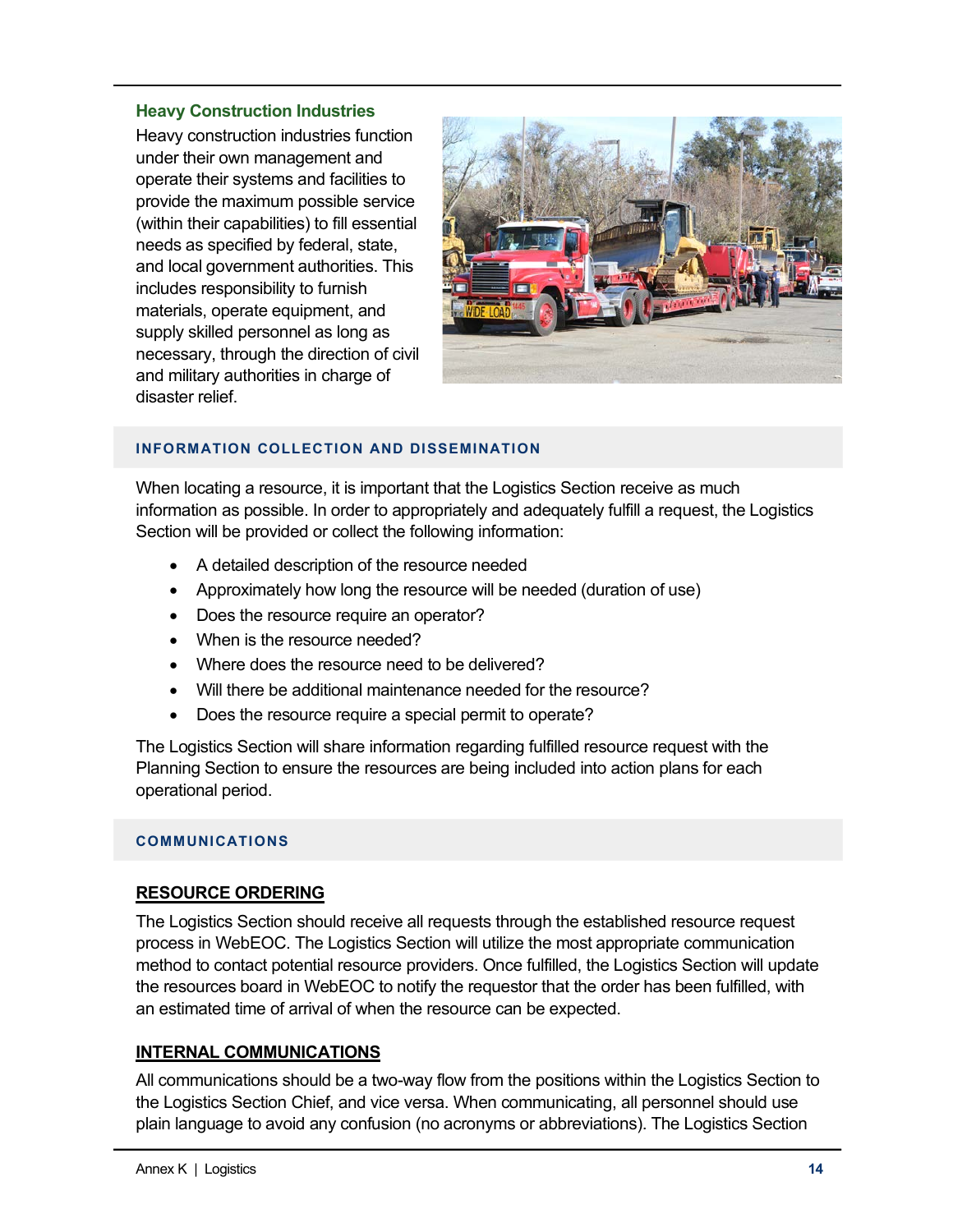should also monitor the situation updates in WebEOC so that the Logistics Section has good situational awareness and can remain ahead of incident needs and be prepared to fulfill request.

The Logistics Section will keep the Planning Section and Operations Section informed of any logistical issues, delays, etc. so that both sections can identify workarounds if necessary. The Logistics Section will also maintain communication with the Finance Unit to maintain awareness of purchasing status.

### **ADMINISTRATION AND LOGISTICS**

Under SEMS, special districts are considered local governments. As such, they are included in the emergency planning efforts throughout the OA. The OA Emergency Organization, in accordance with SEMS, supports and is supported by:

- Cities within the OA
- The County of San Diego
- Special Districts
- Other Counties
- The State of California
- The Federal Government

NIMS provides a consistent nationwide template to enable Federal, State, local, and tribal governments and private-sector and non-governmental organizations to work together effectively. NIMS also enables these entities to efficiently prepare for, prevent, respond to, and recover from domestic incidents, regardless of cause, size, or complexity, including acts of catastrophic terrorism.

Mutual aid, including personnel, supplies, and equipment, is provided in accordance with the California Master Mutual Aid Agreement, and other OA Mutual Aid Agreements.

The private sector is an important part of the emergency organization. Business and industry own or have access to substantial response and support resources, including FNSS. Community Based Organizations (CBOs) or Non-Governmental Organizations (NGOs) provide valuable resources before, during, and after a disaster. These resources can be effective assets at any level. OES has established the ReadySanDiego Business Alliance. The Alliance will have a connection to the OA EOC via a business liaison.

There are some City and County personnel who do not have specific task assignments. They are automatically designated by State Law as DSWs during a disaster, and serve in the response effort.

- "All public employees and all registered volunteers of a jurisdiction having an accredited disaster council are Disaster Service Workers," per Government Code Title I, Division 4, Chapter 8, and Labor Code, Part I, Division 4, Chapters 1 and 10.
	- $\circ$  The term public employees includes all persons employed by the State, or any County, City or public district.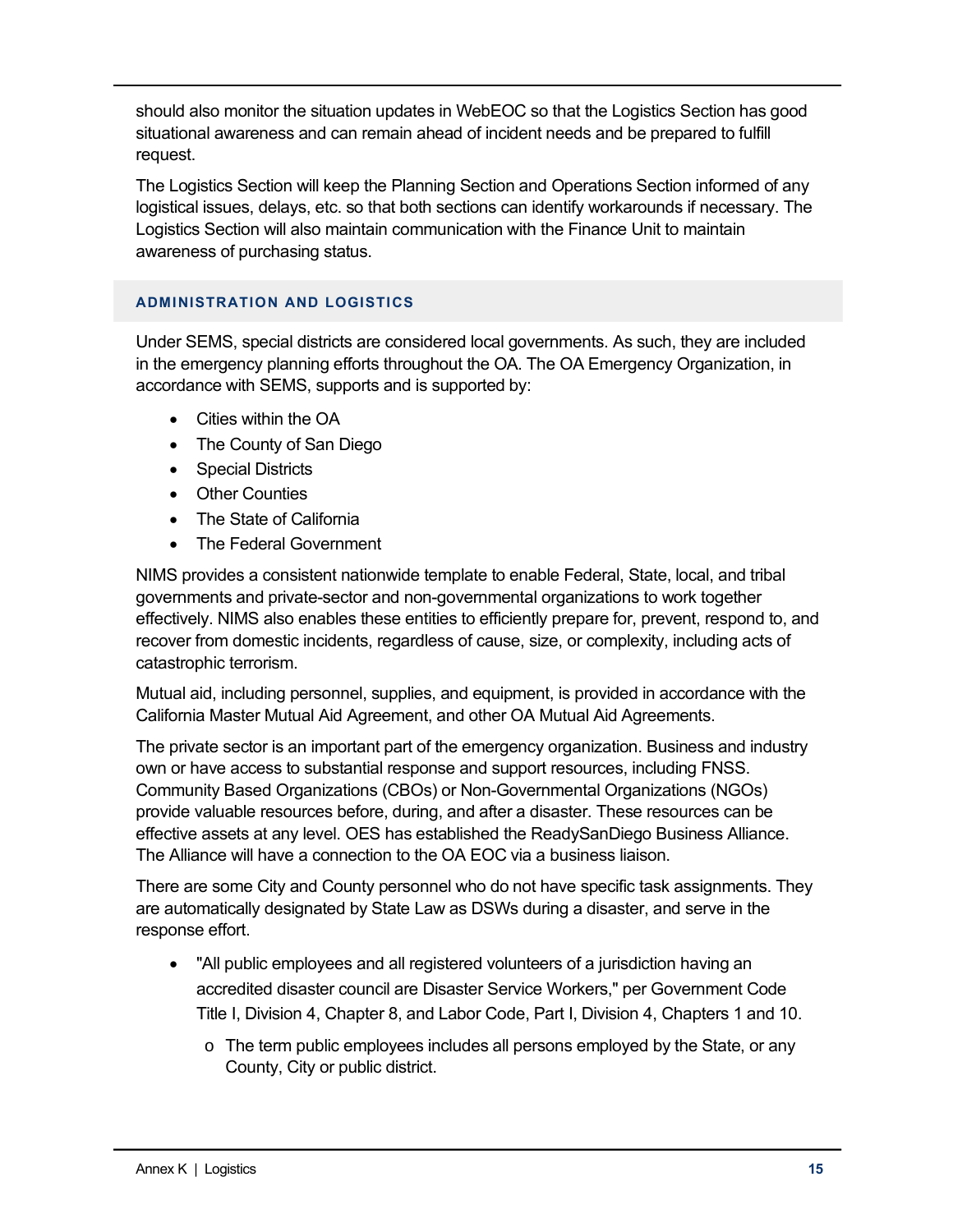• Private sector personnel and volunteers can be quickly registered by OES as DSWs, which provides Workers Compensation and liability coverage. OES maintains a list of pre-registered volunteers affiliated with volunteer organizations that have been signed up as DSWs.

### **ADMINISTRATION/LOGISTICS**

Through the Department of Purchasing and Contracting, the Logistics Section maintains a variety of prepositioned contracts, including those with services providing functional needs. The Logistics Section is also able to secure emergency contracts in the event that no prepositioned contract is in place.

Emergency Purchasing Cards are available to purchase supplies necessary for operations in the field and the OA EOC. Purchases will be in accordance with established County policies.

### **DOCUMENTATION**

It is imperative that local government maintain records of all information necessary for restoration of normal operations. Record retention includes offsite storage of vital digital and paper-based data that can be readily accessible.

Digital records are routinely backed up and stored separately from the hard drives. All personnel records are stored by the County Department of Human Resources at several locations throughout the OA.

The Logistics Section will coordinate with the Planning Section Documentation Unit Leader to ensure all documentation is being collected and recorded for reimbursement purposes.

#### **ANNEX DEVELOPMENT AND MAINTENANCE**

This annex is a product of the OA Emergency Operations Plan (EOP). As such, the policies, procedures, and practices outlined in the OA EOP govern this annex. OES coordinates the maintenance and updates of this annex every four years, in accordance with the maintenance schedule established for the OA EOP. Updates to the attachments or appendices in this annex can be made before such time for multiple reasons, including but not limited to changes in policy/procedure, improvements and recommendations based on real life events or exercises, etc. Recommended changes should be submitted to OES at oes@sdcounty.ca.gov

### **AUTHORITIES AND REFERENCES**

- County of San Diego Administrative Code, Article XXIII, Ordinance No. 9297, Sec. 402. Emergency Purchases
- County of San Diego, California Board of Supervisors Policy A-87
- California Government Code § 8593.3 (2016) Accessibility to Emergency Information and Services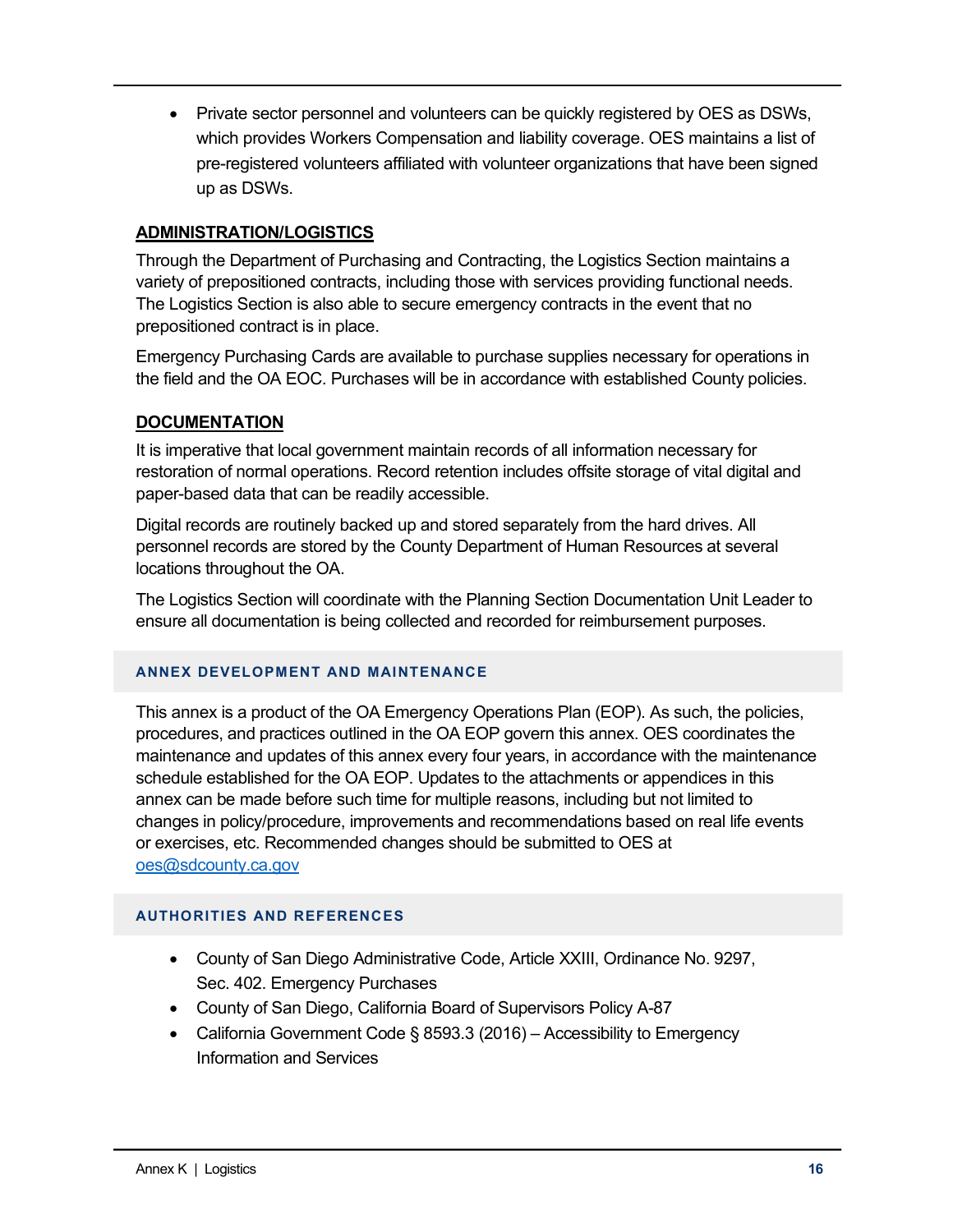#### **ATTACHMENT 1**

#### **STATE RESOURCES AND CAPABILITIES**

The state agencies listed below have varied capabilities and responsibilities for providing, or coordinating the provision of, Logistic services:

#### SUPPLY PROCUREMENT

**Primary Agency:** Department of General Services (Office Procedure), or Department of Food and Agriculture, Depart of Fish and Game (Food), Energy Commission, Department of Conservation (Fuel).

#### **PERSONNEL**

**Primary Agency:** Employment Development Department

**Support Agency:** Department of Correction, Education, and Forestry; Military Department; Personnel Board; California Youth Authority; University of California: Community Colleges

#### **TRANSPORTATION**

**Primary Agency:** Department of Transportation

**Support Agency:** California Highway Patrol; California Maritime Academy; Department of General Services (Fleet Administration Division), Department of Motor Vehicles, Transportation, Public Utilities Commission

#### **UTILITIES**

**Primary Agency:** California Emergency Management Agency (Utilities Division)

**Support Agency:** Energy Commission; Department of Water Resources; Public Utilities Commission